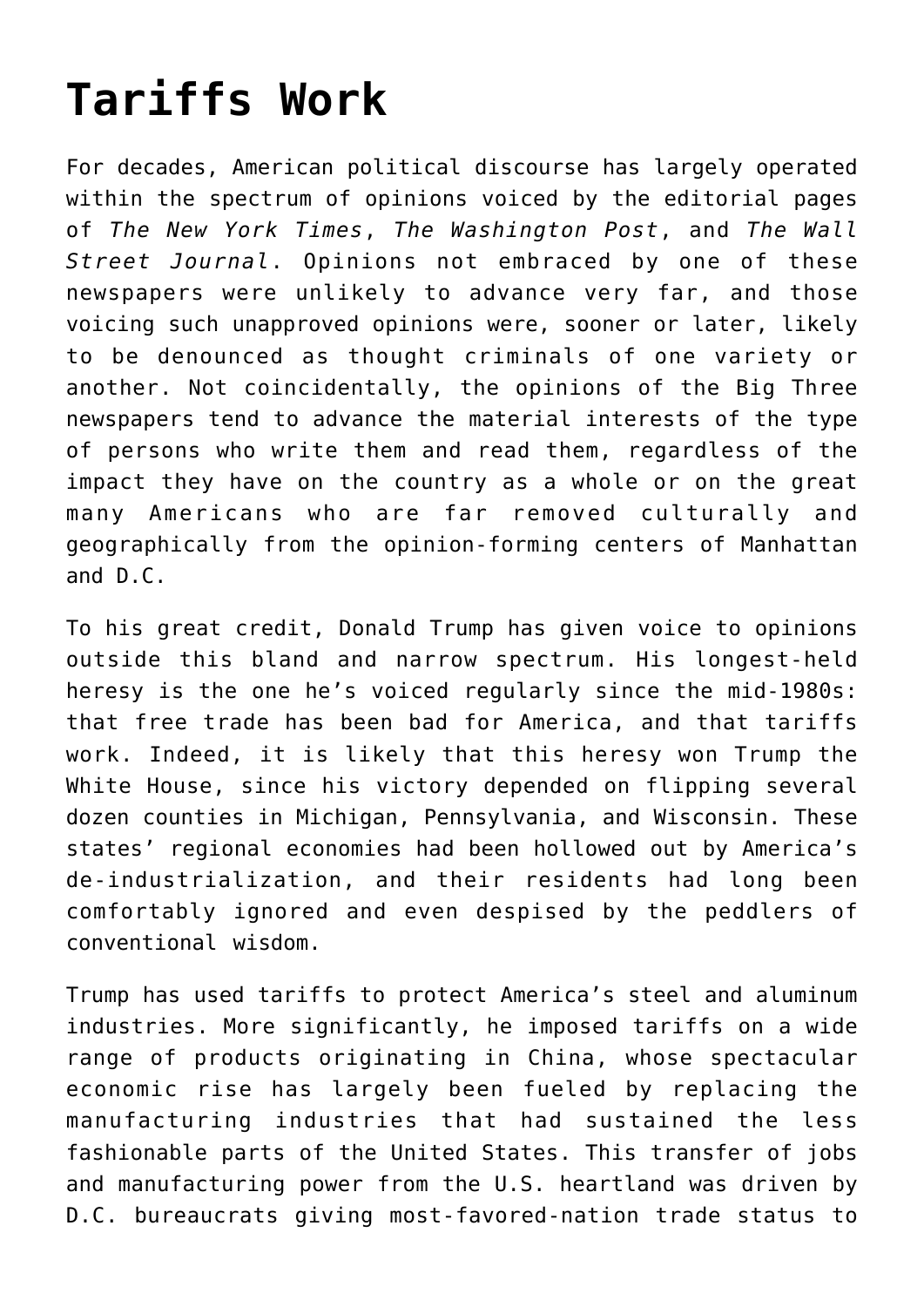China, safeguarded by China's own protectionist trade policies, and augmented by Chinese theft of American intellectual property.

Elite opinion, aghast at Trump's tariffs, predicted that the tariffs would lead America into an unwinnable trade war with China and plunge the U.S. into a recession. Prominent among the prophets of doom were several Never Trump conservatives, including George Will, Kevin Williamson, and Bruce Bartlett.

Contrary to what globalist ideology foretold, Trump's China tariffs have not led to recession, rising unemployment, nor even a long-term diminishment of the U.S.'s position in China. Economist Ian Fletcher has attributed the U.S.'s economic strength to the effect of the tariffs, noting that the U.S. economy has added 7 million new jobs under Trump, including 449,000 manufacturing jobs in the U.S. during 2017 and 2018, with the 2018 increase being the largest in 30 years. Fletcher notes 2.4 million Americans saw their incomes rise sufficiently to no longer be classified as poor, more than 2 million Americans in the prime working age range of 25 to 54 have returned to the workforce, unemployment is the lowest it has been in 50 years, unemployment among blacks and Hispanics is the lowest it has ever been, and median household income has reached a record \$66,000 in 2019. Reversing the pattern of recent years, earnings are growing more rapidly for the bottom 10 percent of wage earners than the top 10 percent.

To be sure, a great many profound economic problems remain, but the relative success of the economy under Trump's tariffs can be added to an already impressive historical record of strong American economic performances under presidents who imposed or maintained high tariffs.

*The Wall Street Journal* even ran a guest editorial arguing that the "phase one" trade deal recently agreed to by China represents "a meaningful victory in an economic conflict that's been building for decades." Under the agreement, China